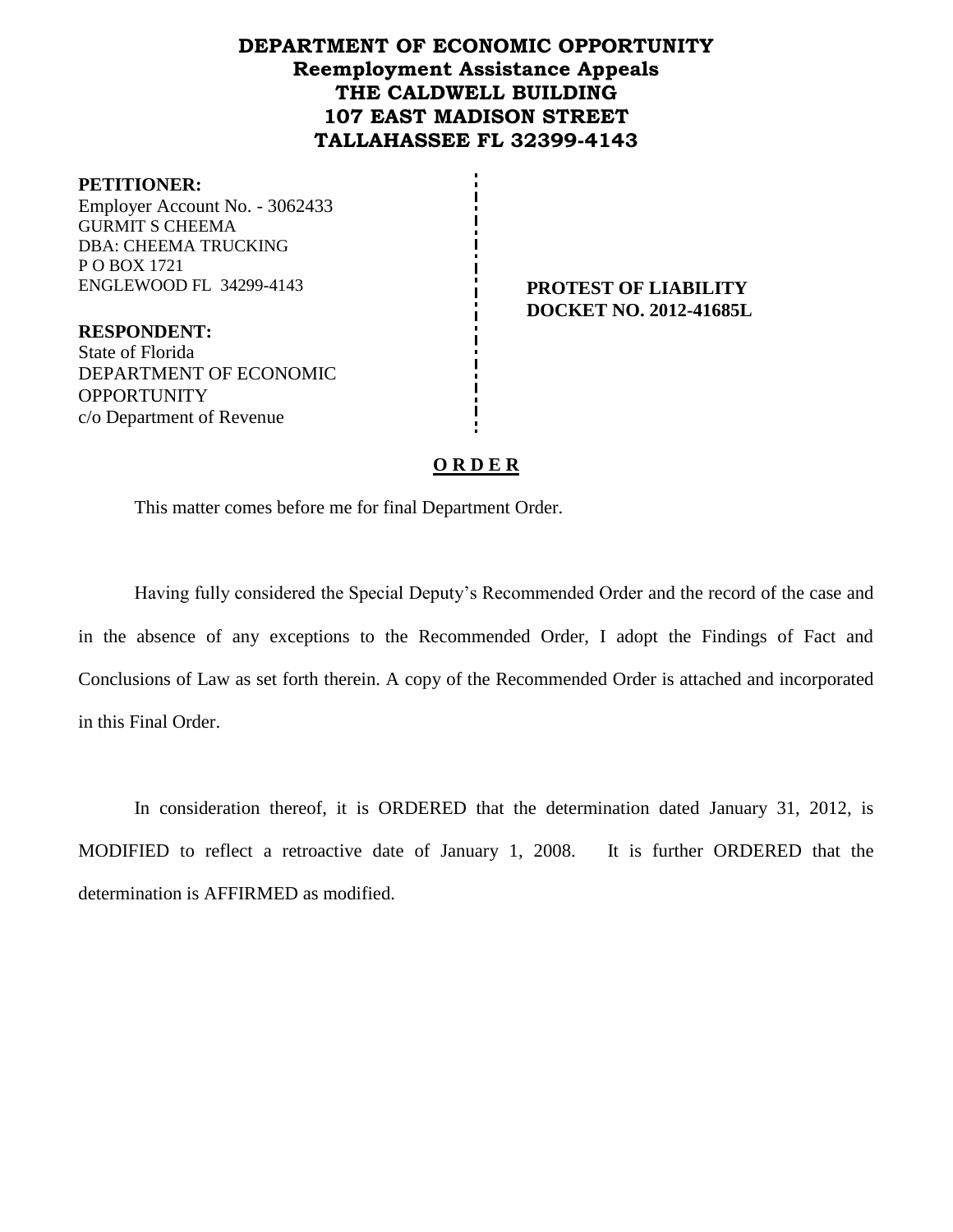#### **JUDICIAL REVIEW**

Any request for judicial review must be initiated within 30 days of the date the Order was filed. Judicial review is commenced by filing one copy of a *Notice of Appeal* with the DEPARTMENT OF ECONOMIC OPPORTUNITY at the address shown at the top of this Order and a second copy, with filing fees prescribed by law, with the appropriate District Court of Appeal. It is the responsibility of the party appealing to the Court to prepare a transcript of the record. If no court reporter was at the hearing, the transcript must be prepared from a copy of the Special Deputy's hearing recording, which may be requested from the Office of Appeals.

Cualquier solicitud para revisión judicial debe ser iniciada dentro de los 30 días a partir de la fecha en que la Orden fue registrada. La revisión judicial se comienza al registrar una copia de un *Aviso de Apelación* con la Agencia para la Innovación de la Fuerza Laboral [*DEPARTMENT OF ECONOMIC OPPORTUNITY]* en la dirección que aparece en la parte superior de este *Orden* y una segunda copia, con los honorarios de registro prescritos por la ley, con el Tribunal Distrital de Apelaciones pertinente. Es la responsabilidad de la parte apelando al tribunal la de preparar una transcripción del registro. Si en la audiencia no se encontraba ningún estenógrafo registrado en los tribunales, la transcripción debe ser preparada de una copia de la grabación de la audiencia del Delegado Especial [*Special Deputy*], la cual puede ser solicitada de la Oficina de Apelaciones.

Nenpòt demann pou yon revizyon jiridik fèt pou l kòmanse lan yon peryòd 30 jou apati de dat ke Lòd la te depoze a. Revizyon jiridik la kòmanse avèk depo yon kopi yon *Avi Dapèl* ki voye bay DEPARTMENT OF ECONOMIC OPPORTUNITY lan nan adrès ki parèt pi wo a, lan tèt *Lòd* sa a e yon dezyèm kopi, avèk frè depo ki preskri pa lalwa, bay Kou Dapèl Distrik apwopriye a. Se responsabilite pati k ap prezante apèl la bay Tribinal la pou l prepare yon kopi dosye a. Si pa te gen yon stenograf lan seyans lan, kopi a fèt pou l prepare apati de kopi anrejistreman seyans lan ke Adjwen Spesyal la te fè a, e ke w ka mande Biwo Dapèl la voye pou ou.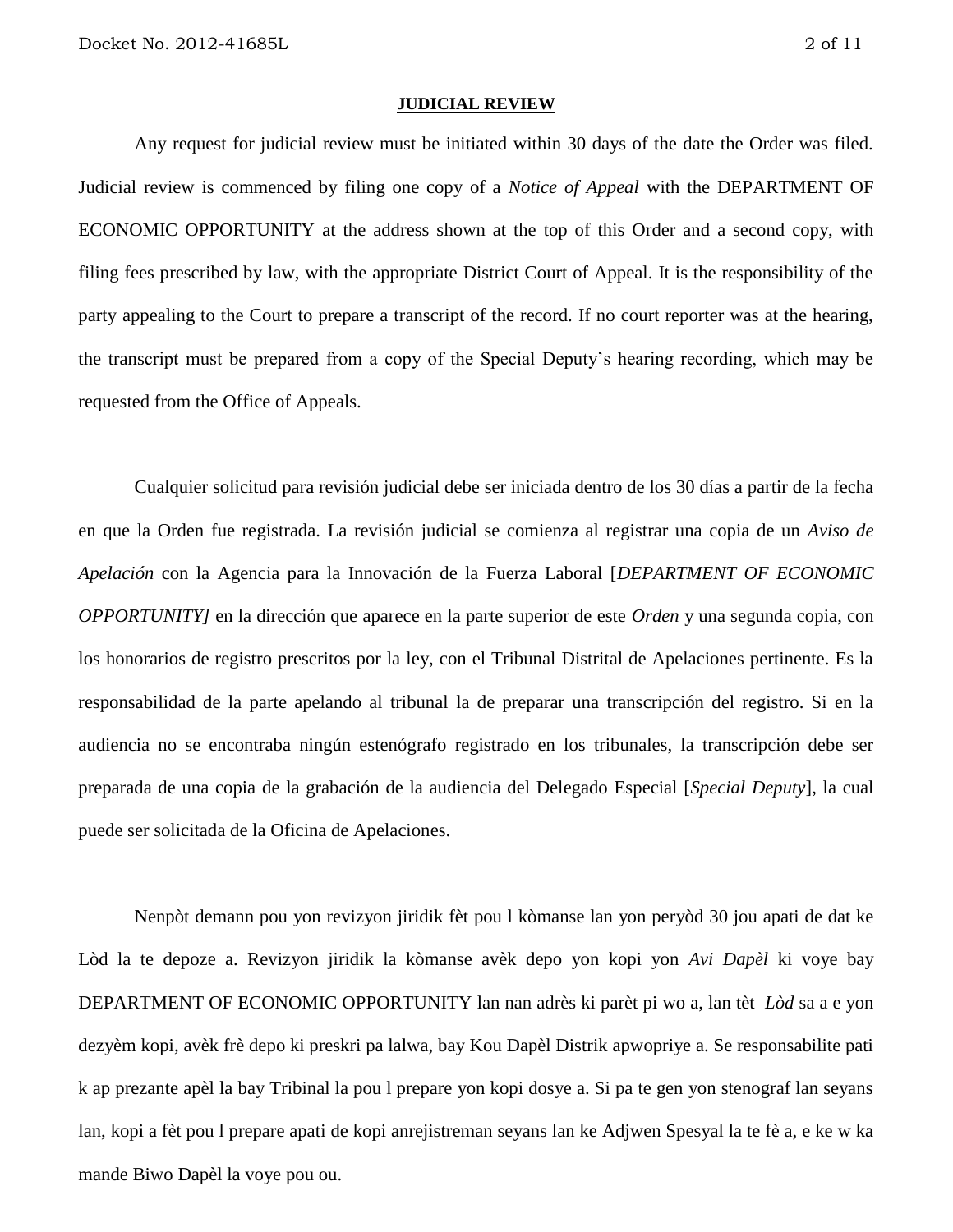DONE and ORDERED at Tallahassee, Florida, this \_\_\_\_\_\_\_ day of **September, 2012**.



Altemese Smith, Assistant Director, Reemployment Assistance Services DEPARTMENT OF ECONOMIC OPPORTUNITY

FILED ON THIS DATE PURSUANT TO § 120.52, FLORIDA STATUTES, WITH THE DESIGNATED DEPARTMENT CLERK, RECEIPT OF WHICH IS HEREBY ACKNOWLEDGED.

\_\_\_\_\_\_\_\_\_\_\_\_\_\_\_\_\_\_\_\_\_\_\_\_\_\_\_\_ \_\_\_\_\_\_\_\_\_\_\_\_ DEPUTY CLERK DATE

#### **CERTIFICATE OF SERVICE**

**I HEREBY CERTIFY that true and correct copies of the foregoing Final Order have been furnished to the persons listed below in the manner described, on the \_\_\_\_\_\_\_ day of September, 2012**.

Shonew b

SHANEDRA Y. BARNES, Special Deputy Clerk DEPARTMENT OF ECONOMIC **OPPORTUNITY** Reemployment Assistance Appeals 107 EAST MADISON STREET TALLAHASSEE FL 32399-4143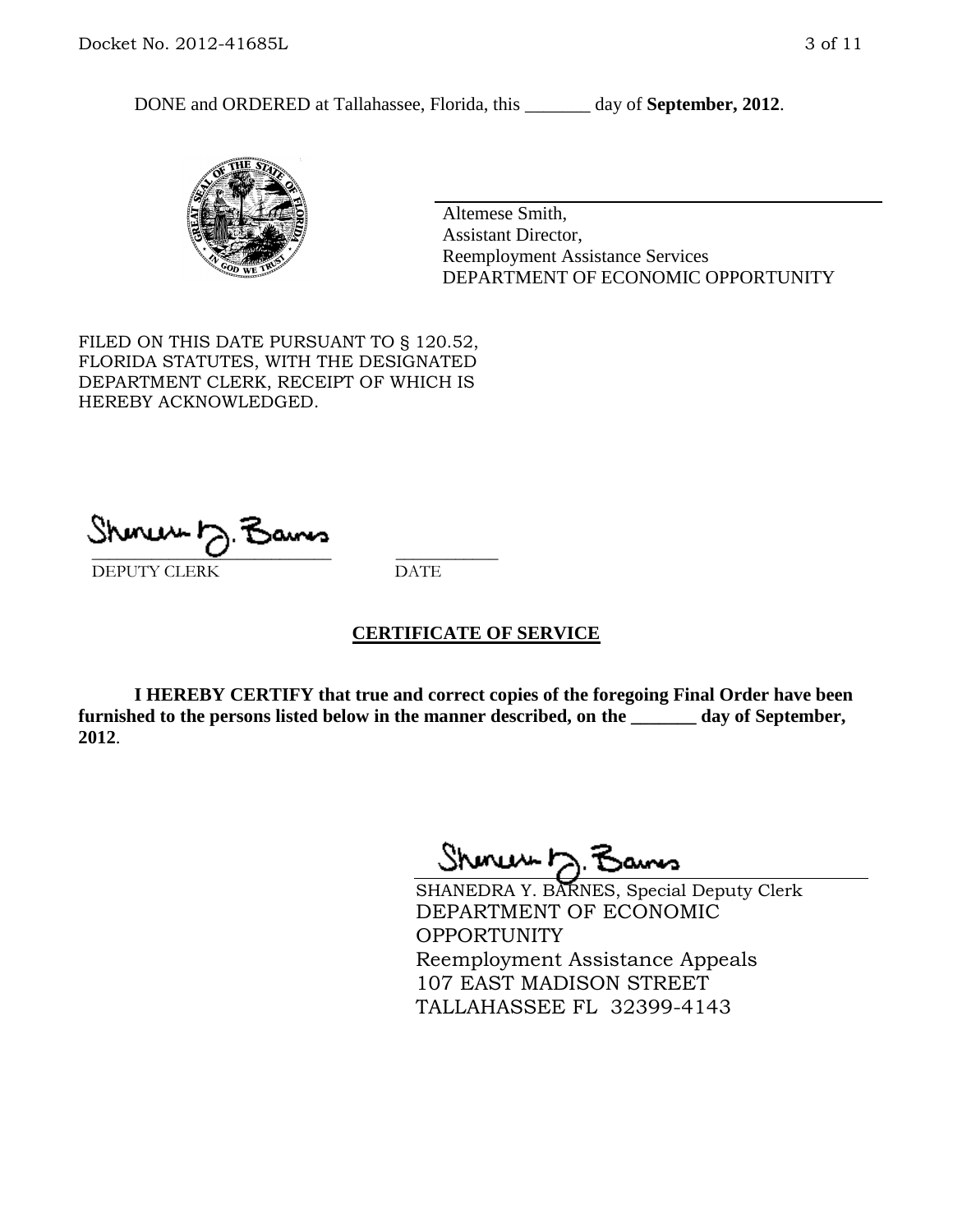Docket No. 2012-41685L 4 of 11

By U.S. Mail:

GURMIT S CHEEMA DBA: CHEEMA TRUCKING P O BOX 1721 ENGLEWOOD FL 34299-4143

# JOHN D SANDERS 15840 SW 100TH AVENUE

DUNNELLON FL 34432 DEPARTMENT OF REVENUE ATTN: VANDA RAGANS - CCOC #1-4857 5050 WEST TENNESSEE STREET TALLAHASSEE FL 32399

> DOR BLOCKED CLAIMS UNIT ATTENTION MYRA TAYLOR P O BOX 6417 TALLAHASSEE FL 32314-6417

State of Florida DEPARTMENT OF ECONOMIC OPPORTUNITY c/o Department of Revenue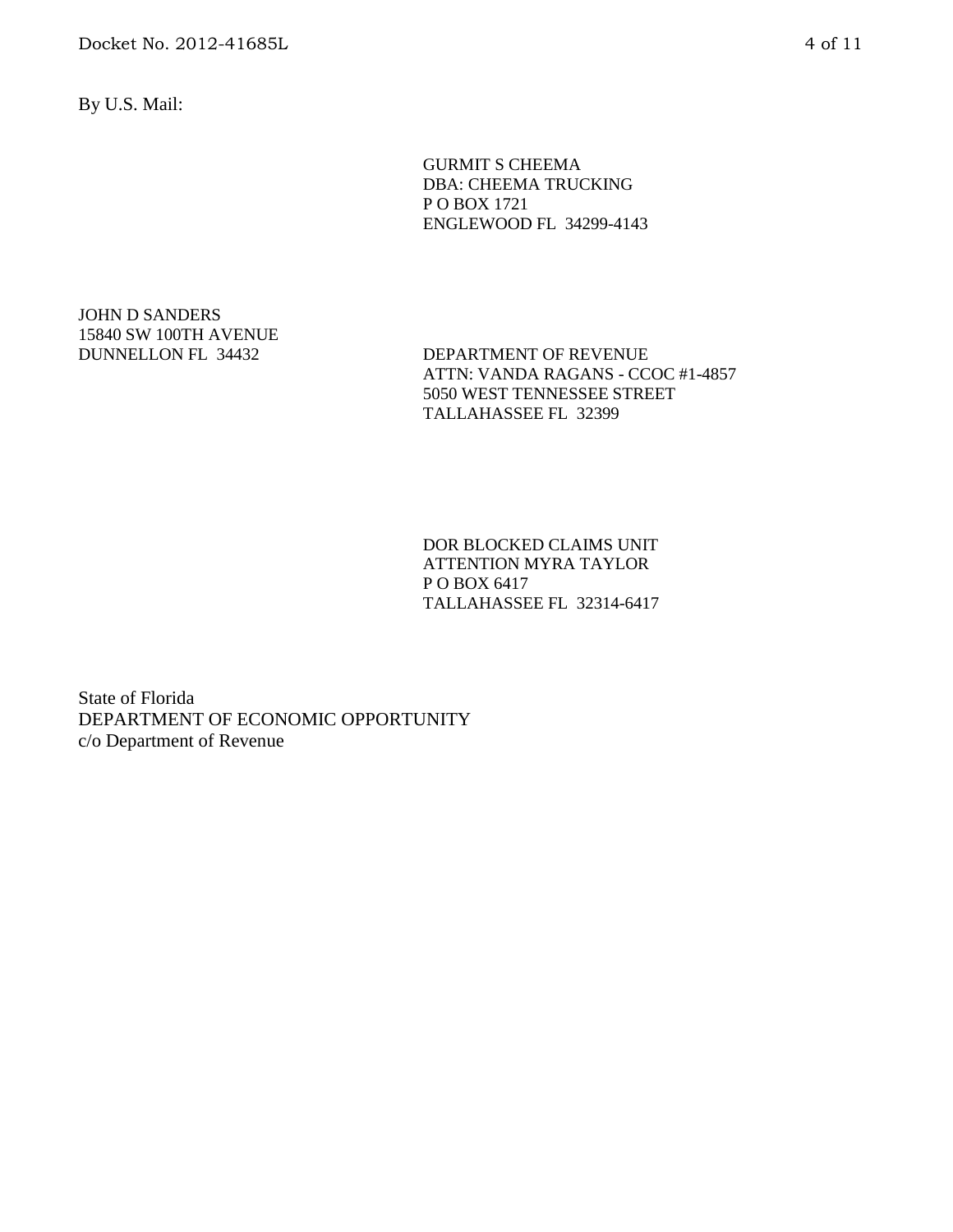## **DEPARTMENT OF ECONOMIC OPPORTUNITY Reemployment Assistance Appeals**

MSC 347 CALDWELL BUILDING 107 EAST MADISON STREET TALLAHASSEE FL 32399-4143

#### **PETITIONER:**

Employer Account No. - 3062433 GURMIT S CHEEMA DBA: CHEEMA TRUCKING P O BOX 1721 ENGLEWOOD FL 34299-4143

> **PROTEST OF LIABILITY DOCKET NO. 2012-41685L**

### **RESPONDENT:**

State of Florida DEPARTMENT OF ECONOMIC **OPPORTUNITY** c/o Department of Revenue

## **RECOMMENDED ORDER OF SPECIAL DEPUTY**

TO: Assistant Director, Interim Executive Director, Reemployment Assistance Services DEPARTMENT OF ECONOMIC OPPORTUNITY

This matter comes before the undersigned Special Deputy pursuant to the Petitioner's protest of the Respondent's determination dated January 31, 2012.

After due notice to the parties, a telephone hearing was held on July 24, 2012. The Petitioner appeared and testified. The Respondent, represented by a Department of Revenue Tax Specialist II, appeared and testified. The Joined Party appeared and testified.

The record of the case, including the recording of the hearing and any exhibits submitted in evidence, is herewith transmitted. Proposed Findings of Fact and Conclusions of Law were not received.

#### **Issue:**

Whether services performed for the Petitioner by the Joined Party and other individuals working as truck drivers constitute insured employment pursuant to Sections 443.036(19), 443.036(21); 443.1216, Florida Statutes, and if so, the effective date of the liability.

Whether the Petitioner meets liability requirements for Florida reemployment assistance contributions, and if so, the effective date of liability, pursuant to Sections 443.036(19); 443.036(21), Florida Statutes.

## **Findings of Fact:**

1. The Petitioner is an individual who operates a cross country trucking company as a sole proprietorship. The Petitioner began the business in California in approximately 2001. In 2003 the Petitioner moved to Florida and began operating the business from Florida. Initially, the Petitioner and his wife drove the Petitioner's trucks and also brokered loads to other drivers who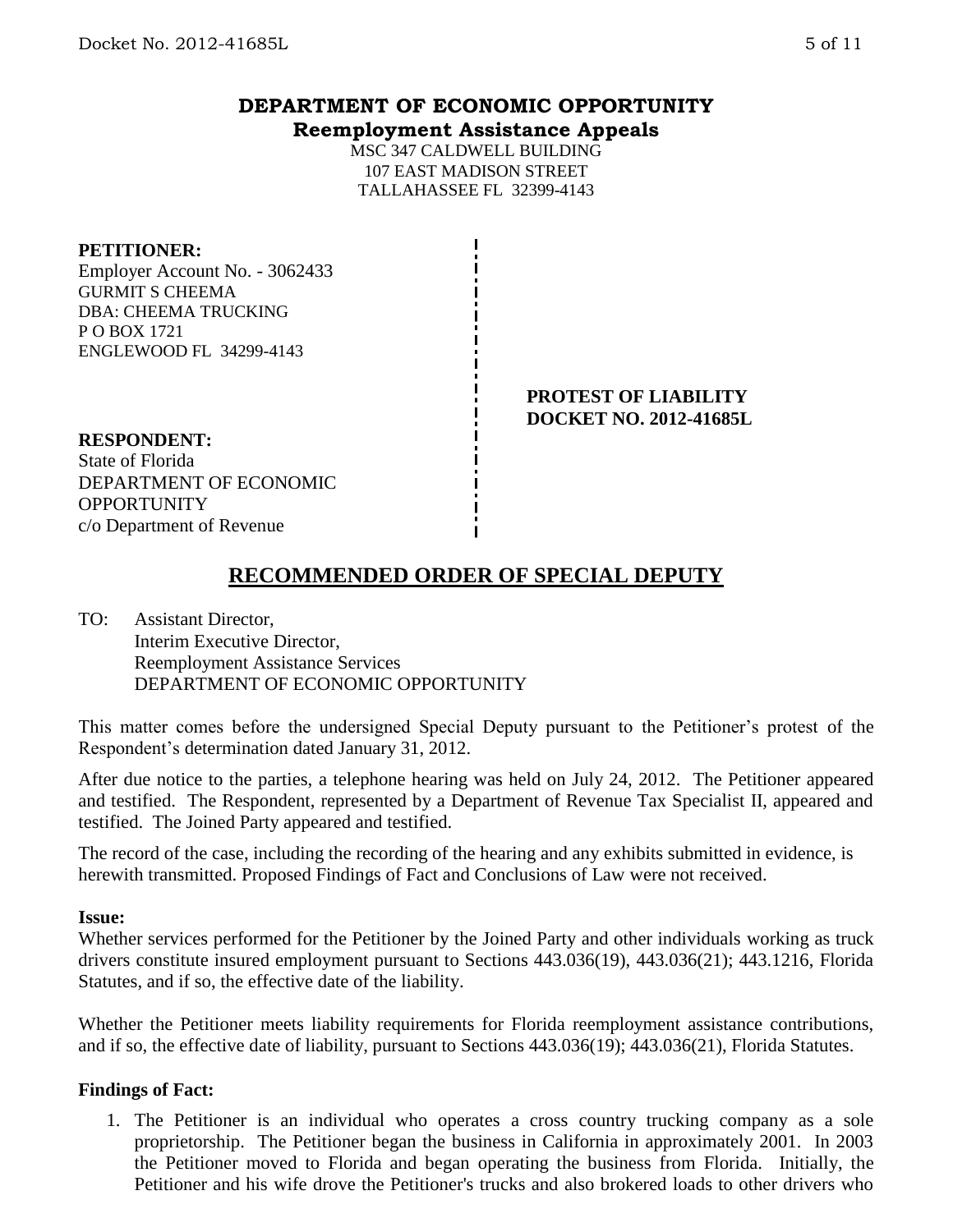owned their own trucks. The Petitioner purchased other trucks and hired drivers to drive the Petitioner's trucks. By January 2008 the Petitioner owned approximately ten trucks and paid the drivers in excess of \$1,500 during the first quarter 2008.

- 2. The Joined Party has been employed as a truck driver for several years for other companies. One of the Joined Party's former co-workers went to work for the Petitioner and in 2011 informed the Joined Party that the Petitioner was hiring. The Joined Party contacted the Petitioner and completed an application.
- 3. The Petitioner interviewed the Joined Party and asked about the Joined Party's past experience as a truck driver. The Petitioner then required the Joined Party to complete a road test to determine if the Joined Party was a competent driver and to determine if the Joined Party knew how to complete a log book. After the Joined Party passed a drug test paid for by the Petitioner, the Petitioner told the Joined Party that the Petitioner paid the drivers a flat rate for trips to and from California. For trips to northern California the pay rate was \$1,500 and for trips to southern California the pay rate was \$1,400. The Joined Party accepted the offer of work.
- 4. The Joined Party began work for the Petitioner on September 23, 2011. There was no written contract or agreement.
- 5. The Petitioner has written rules and policies which the drivers are required to follow. The Petitioner did not provide a copy of the rules and policies to the Joined Party.
- 6. The Joined Party worked under the same terms and conditions as the other truck drivers who drive the Petitioner's trucks.
- 7. The Petitioner provided the truck which the Joined Party drove. The Petitioner was responsible for paying for the fuel, maintenance, and repairs. The Petitioner provided the insurance and paid for all other costs of operating the truck. The Joined Party did not have any expenses in connection with the work other than minor expenses such as the cost of purchasing a log book or maps.
- 8. The Petitioner determined when the Joined Party was required to pick up the loads and when he was required to deliver the loads based on the needs of the Petitioner's customers. The Joined Party was not allowed to transport any load that was not authorized by the Petitioner. Sometimes the Petitioner assigned two drivers to the same truck so that the drivers could take turns driving to expedite the delivery.
- 9. The Joined Party was required to personally perform the work. The Joined Party was not allowed to hire others to perform the work for him.
- 10. The Petitioner requires the drivers to call in by at least 10 AM each morning to report their location. The Joined Party used his cell phone to contact the Petitioner. The Petitioner frequently contacted the Joined Party while the Joined Party was on the road to ask how things were going. If the truck had mechanical problems the Joined Party was required to contact the Petitioner so that the Petitioner could tell the Joined Party where to have the truck repaired.
- 11. The Petitioner does not withhold any payroll taxes from the pay of the drivers and does not provide any fringe benefits such as health insurance, paid holidays, or paid vacations. The Petitioner reports the earnings of the drivers on Form 1099-MISC.
- 12. Either party may terminate the relationship at any time without incurring liability for breach of contract.
- 13. The Joined Party completed his last trip to California on or about November 14, 2011. During that trip an exhaust stack on the truck was damaged and the Joined Party had it repaired without permission. When the Joined Party notified the Petitioner of the repair the Petitioner inspected the repair work and told the Joined Party that it had not been repaired to the Petitioner's standards and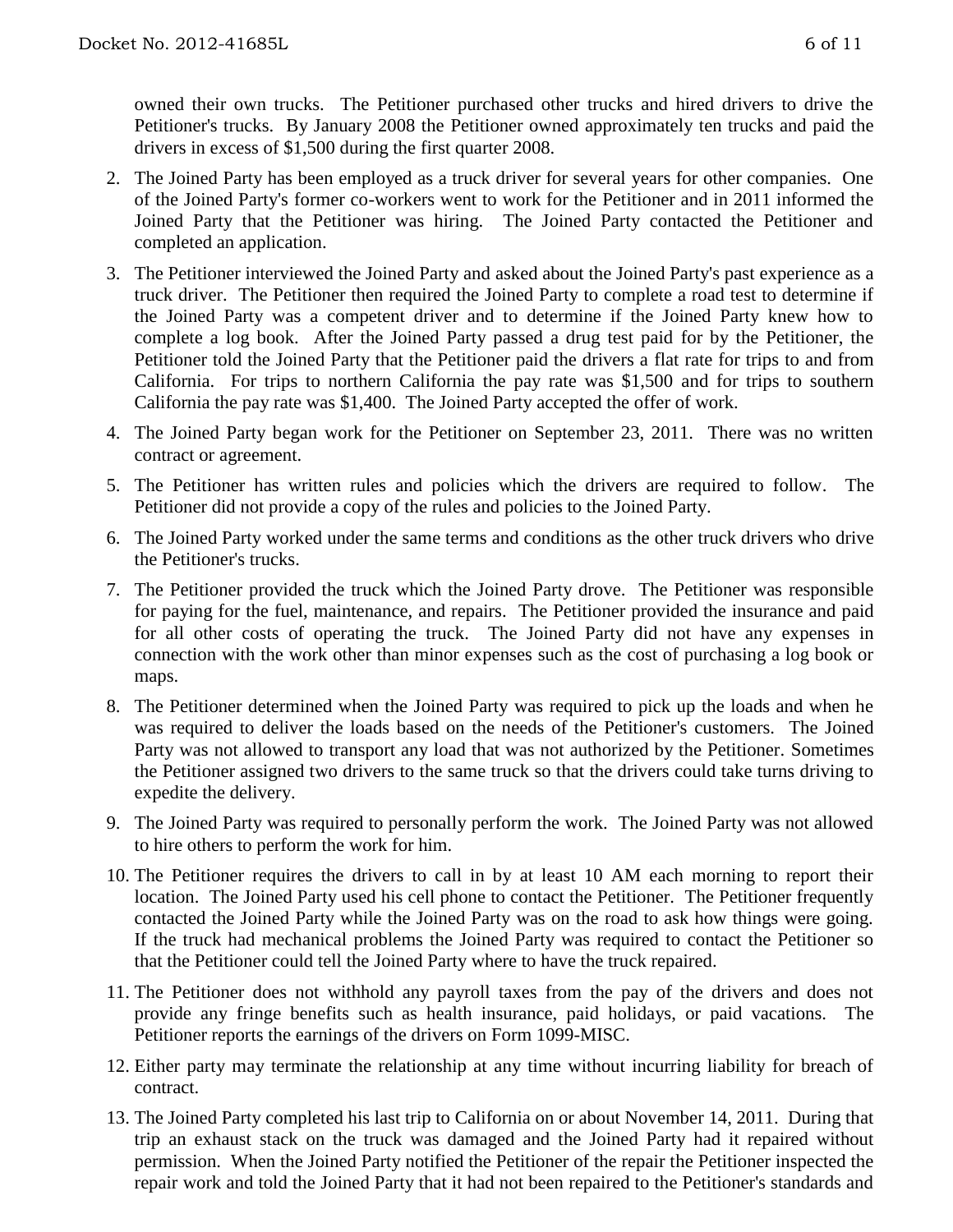that the Petitioner needed to have the work redone. Because of the additional repair work the Petitioner refused to pay the Joined Party for the trip. As a result the Joined Party refused to continue working for the Petitioner.

- 14. The Joined Party filed a claim for unemployment compensation benefits effective November 13, 2011. Although the work which the Joined Party had performed for the Petitioner was not within the base period of the claim an investigation was issued to the Department of Revenue to determine, for adjudication purposes, whether the Joined Party performed services for the Petitioner as an employee or as an independent contractor.
- 15. During the course of the investigation the Petitioner completed an *Independent Contractor Analysis* form on which the Petitioner stated that the earliest date that any truck driver performed services for the Petitioner was September 23, 2011. The Petitioner provided that incorrect date because the Petitioner misunderstood the question and believed that it pertained only to the Joined Party.
- 16. On January 31, 2012, the Department of Revenue issued a determination holding that the Joined Party and other individuals performing services for the Petitioner as truck drivers were the Petitioner's employees retroactive to September 23, 2011. The Petitioner filed a timely protest by mail postmarked February 11, 2012.

#### **Conclusions of Law:**

- 17. The issue in this case, whether services performed for the Petitioner by the Joined Party and other individuals as truck drivers constitute employment subject to the Florida Unemployment Compensation Law, is governed by Chapter 443, Florida Statutes. Section 443.1216(1)(a)2., Florida Statutes, provides that employment subject to the chapter includes service performed by individuals under the usual common law rules applicable in determining an employer-employee relationship.
- 18. The Supreme Court of the United States held that the term "usual common law rules" is to be used in a generic sense to mean the "standards developed by the courts through the years of adjudication." United States v. W.M. Webb, Inc., 397 U.S. 179 (1970).
- 19. The Supreme Court of Florida adopted and approved the tests in 1 Restatement of Law, Agency 2d Section 220 (1958), for use to determine if an employment relationship exists. See Cantor v. Cochran, 184 So.2d 173 (Fla. 1966); Miami Herald Publishing Co. v. Kendall, 88 So.2d 276 (Fla. 1956); Magarian v. Southern Fruit Distributors, 1 So.2d 858 (Fla. 1941); see also Kane Furniture Corp. v. R. Miranda, 506 So.2d 1061 (Fla. 2d DCA 1987). In Brayshaw v. Agency for Workforce Innovation, et al; 58 So.3d 301 (Fla. 1st DCA 2011) the court stated that the statute does not refer to other rules or factors for determining the employment relationship and, therefore, the Department is limited to applying only Florida common law in determining the nature of an employment relationship.
- 20. Restatement of Law is a publication, prepared under the auspices of the American Law Institute, which explains the meaning of the law with regard to various court rulings. The Restatement sets forth a nonexclusive list of factors that are to be considered when judging whether a relationship is an employment relationship or an independent contractor relationship.
- 21. 1 Restatement of Law, Agency 2d Section 220 (1958) provides:
	- (1) A servant is a person employed to perform services for another and who, in the performance of the services, is subject to the other's control or right of control.
	- (2) The following matters of fact, among others, are to be considered:
		- (a) the extent of control which, by the agreement, the business may exercise over the details of the work;
		- (b) whether or not the one employed is engaged in a distinct occupation or business;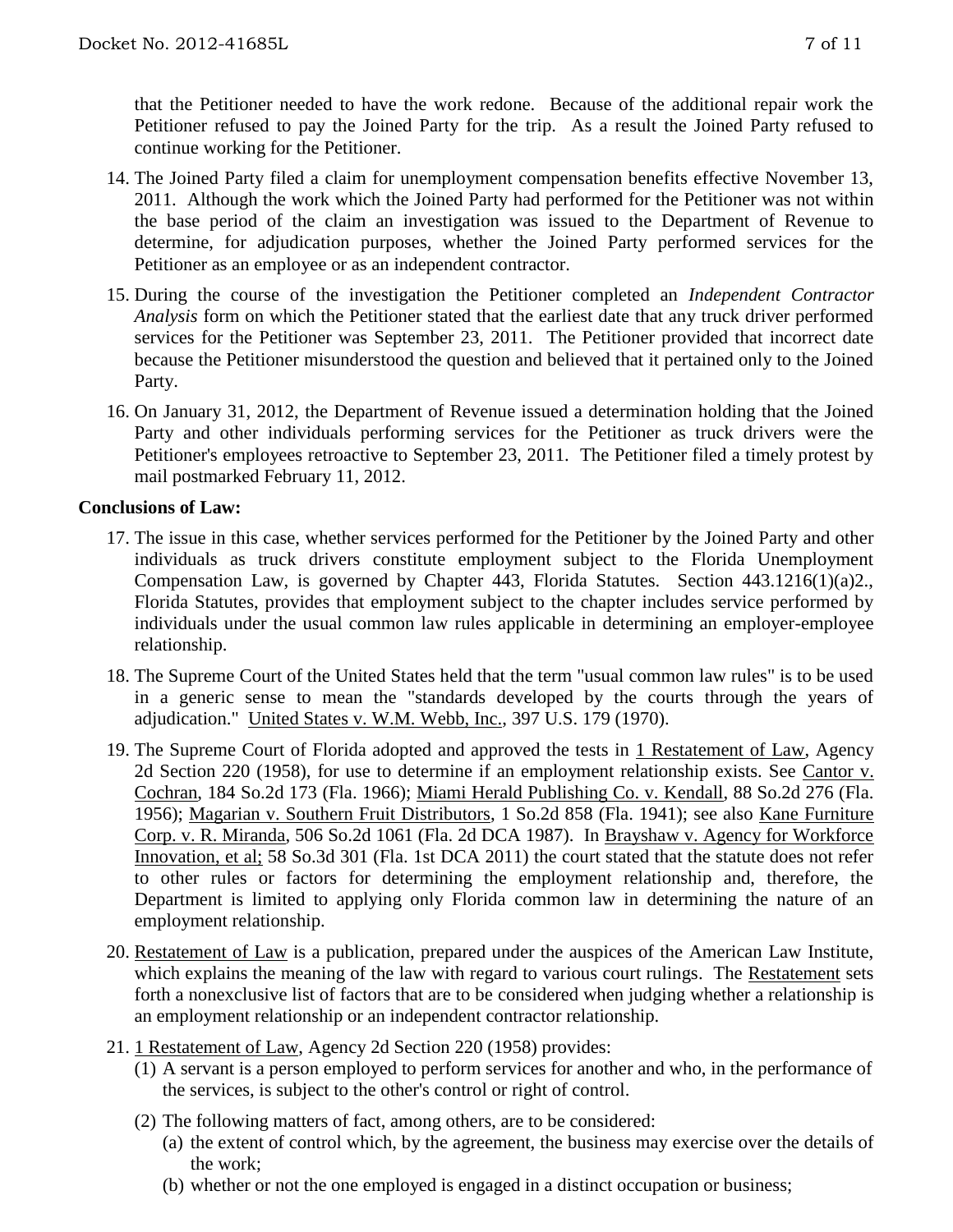- (c) the kind of occupation, with reference to whether, in the locality, the work is usually done under the direction of the employer or by a specialist without supervision;
- (d) the skill required in the particular occupation;
- (e) whether the employer or the worker supplies the instrumentalities, tools, and the place of work for the person doing the work;
- (f) the length of time for which the person is employed;
- (g) the method of payment, whether by the time or by the job;
- (h) whether or not the work is a part of the regular business of the employer;
- (i) whether or not the parties believe they are creating the relation of master and servant;
- (j) whether the principal is or is not in business.
- 22. Comments in the Restatement explain that the word "servant" does not exclusively connote manual labor, and the word "employee" has largely replaced "servant" in statutes dealing with various aspects of the working relationship between two parties.
- 23. In Department of Health and Rehabilitative Services v. Department of Labor & Employment Security, 472 So.2d 1284 (Fla. 1<sup>st</sup> DCA 1985) the court confirmed that the factors listed in the Restatement are the proper factors to be considered in determining whether an employer-employee relationship exists. However, in citing La Grande v. B&L Services, Inc., 432 So.2d 1364, 1366 (Fla.  $1<sup>st</sup> DCA$  1983), the court acknowledged that the question of whether a person is properly classified an employee or an independent contractor often can not be answered by reference to "hard and fast" rules, but rather must be addressed on a case-by-case basis.
- 24. In Keith v. News & Sun Sentinel Co., 667 So.2d 167 (Fla. 1995) the Court held that in determining the status of a working relationship, the agreement between the parties should be examined if there is one. In providing guidance on how to proceed absent an express agreement the Court stated "In the event that there is no express agreement and the intent of the parties can not be otherwise determined, courts must resort to a fact specific analysis under the Restatement based on the actual practice of the parties."
- 25. There was no written agreement or contract between the Petitioner and the Joined Party. The evidence does not show the existence of any verbal or written agreement establishing that the Joined Party agreed to perform services for the Petitioner as an independent contractor.
- 26. The Petitioner operates a trucking company which transports freight between California and Florida for the Petitioner's customers. The Joined Party drove the Petitioner's truck to transport the freight for the Petitioner. The work performed by the Joined Party and the other drivers was not separate and distinct from the Petitioner's business but was an integral and necessary part of the Petitioner's business.
- 27. The Petitioner provided the truck and was responsible for the costs of operation including fuel, maintenance, repairs, and insurance. The Joined Party did not have any investment in a business and did not have any expenses in connection with the work.
- 28. It was not shown that any special skill or knowledge is needed to drive a truck. The greater the skill or special knowledge required to perform the work, the more likely the relationship will be found to be one of independent contractor. Florida Gulf Coast Symphony v. Florida Department of Labor & Employment Sec., 386 So.2d 259 (Fla. 2d DCA 1980)
- 29. The Petitioner paid the Joined Party by the job rather than by time worked. Section 443.1217(1), Florida Statutes, provides that the wages subject to the Unemployment Compensation Law include all remuneration for employment including commissions, bonuses, back pay awards, and the cash value of all remuneration in any medium other than cash. The fact that the Petitioner chose not to withhold payroll taxes from the pay does not, standing alone, establish an independent contractor relationship.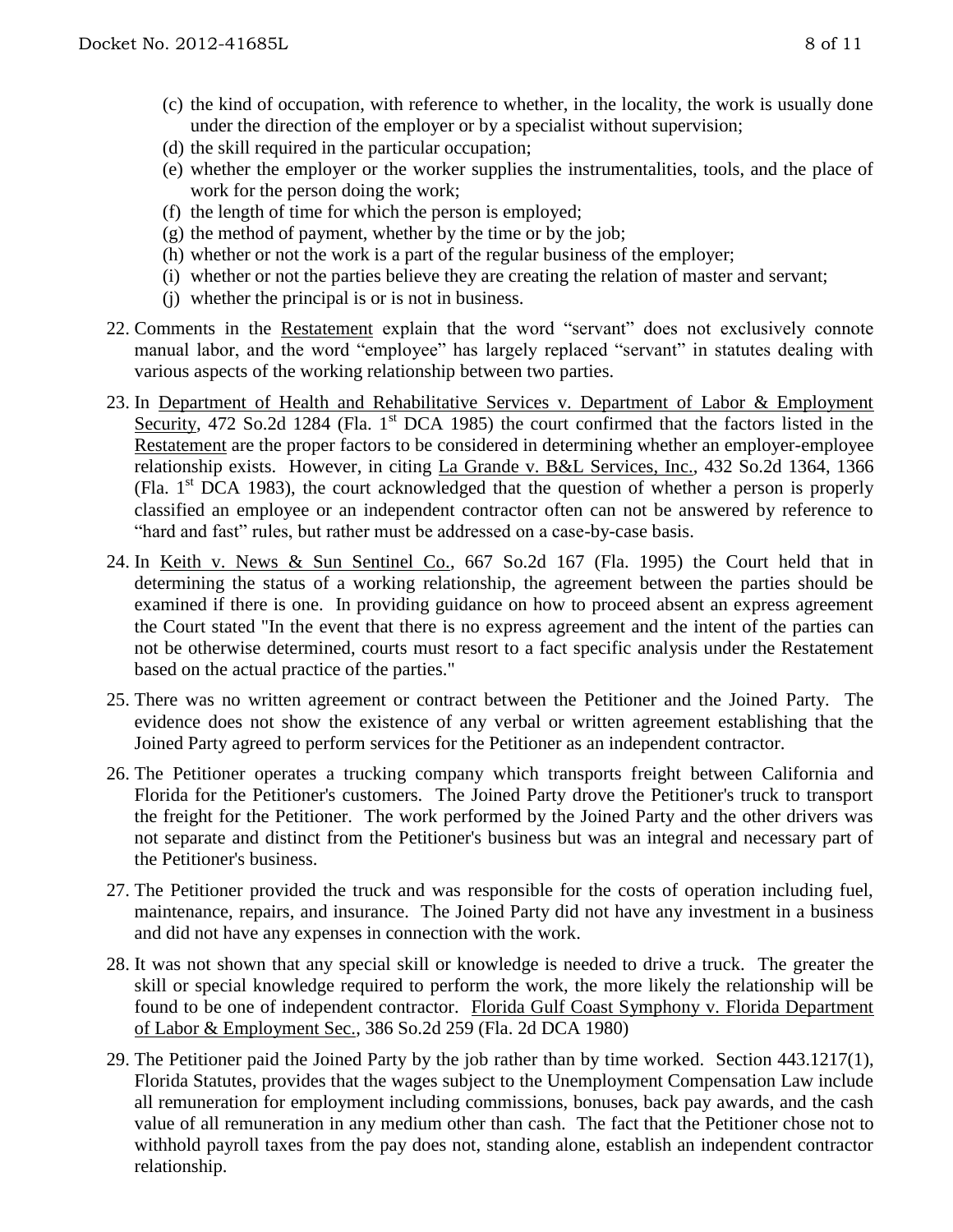- 30. The Petitioner did not directly supervise the Joined Party because the Petitioner does not ride with the drivers. However, the Joined Party was required to remain in contact with the Petitioner while the Joined Party was on the road. The Petitioner determined when and where the Joined Party was required to pick up a load and when and where he was required to deliver the load. The Petitioner determined if the Joined Party drove alone or whether another driver was assigned to share the driving duties. The Petitioner had rules and policies which the drivers were required to adhere to. In VIP Tours v. State, Department of Labor and Employment Security, 449 So.2d 1307 (Fla. 5<sup>th</sup>) DCA 1984) the court stated that it is not necessary for the employer to actually direct or control the manner in which the services are performed; it is sufficient if the agreement provides the employer with the right to direct and control the worker. Of all the factors, the right of control as to the mode of doing the work is the principal consideration.
- 31. Either party was free to terminate the relationship at any time without incurring liability for breach of contract. In Cantor v. Cochran, 184 So.2d 173 (Fla. 1966), the court in quoting 1 Larson, Workmens' Compensation Law, Section 44.35 stated: "The power to fire is the power to control. The absolute right to terminate the relationship without liability is not consistent with the concept of independent contractor, under which the contractor should have the legal right to complete the project contracted for and to treat any attempt to prevent completion as a breach of contract."
- 32. In Adams v. Department of Labor and Employment Security, 458 So.2d 1161 (Fla. 1st DCA 1984), the Court held that if the person serving is merely subject to the control of the person being served as to the results to be obtained, he is an independent contractor. If the person serving is subject to the control of the person being served as to the means to be used, he is not an independent contractor. It is the right of control, not actual control or interference with the work which is significant in distinguishing between an independent contractor and a servant. The Court also determined that the Department had authority to make a determination applicable not only to the worker whose unemployment benefit application initiated the investigation, but to all similarly situated workers.
- 33. In Justice v. Belford Trucking Company, Inc., 272 So.2d 131 (Fla. 1972), the Florida Supreme Court addressed a factual situation involving the relationship between a truck driver and a trucking company. In that case the parties entered into a written independent contractor agreement which specified that the driver was not to be considered the employee of the trucking company at any time, under any circumstances, or for any purpose. The driver owned his own truck and leased the trailer from the trucking company. The trailer was to be used by the driver exclusively for hauling freight for the trucking company. The trucking company told the driver where to pick up the freight and where to deliver the freight. The driver had the right to refuse any dispatch. The trucking company paid the driver a percentage of the freight charge for the shipment. Either party could terminate the relationship without cause upon thirty days written notice to the other. The Court concluded, based on these facts, that the driver was an employee of the trucking company.
- 34. It is determined that the services performed for the Petitioner by the Joined Party and other individuals as truck drivers constitute insured employment.
- 35. The Petitioner unintentionally provided erroneous information to the Department of Revenue concerning the date that a driver first performed services for the Petitioner. The retroactive date of the determination issued by the Department of Revenue is based on that erroneous information.
- 36. Section 443.1215, Florida States, provides:
	- (1) Each of the following employing units is an employer subject to this chapter:
		- (a) An employing unit that:
			- 1. In a calendar quarter during the current or preceding calendar year paid wages of at least \$1,500 for service in employment; or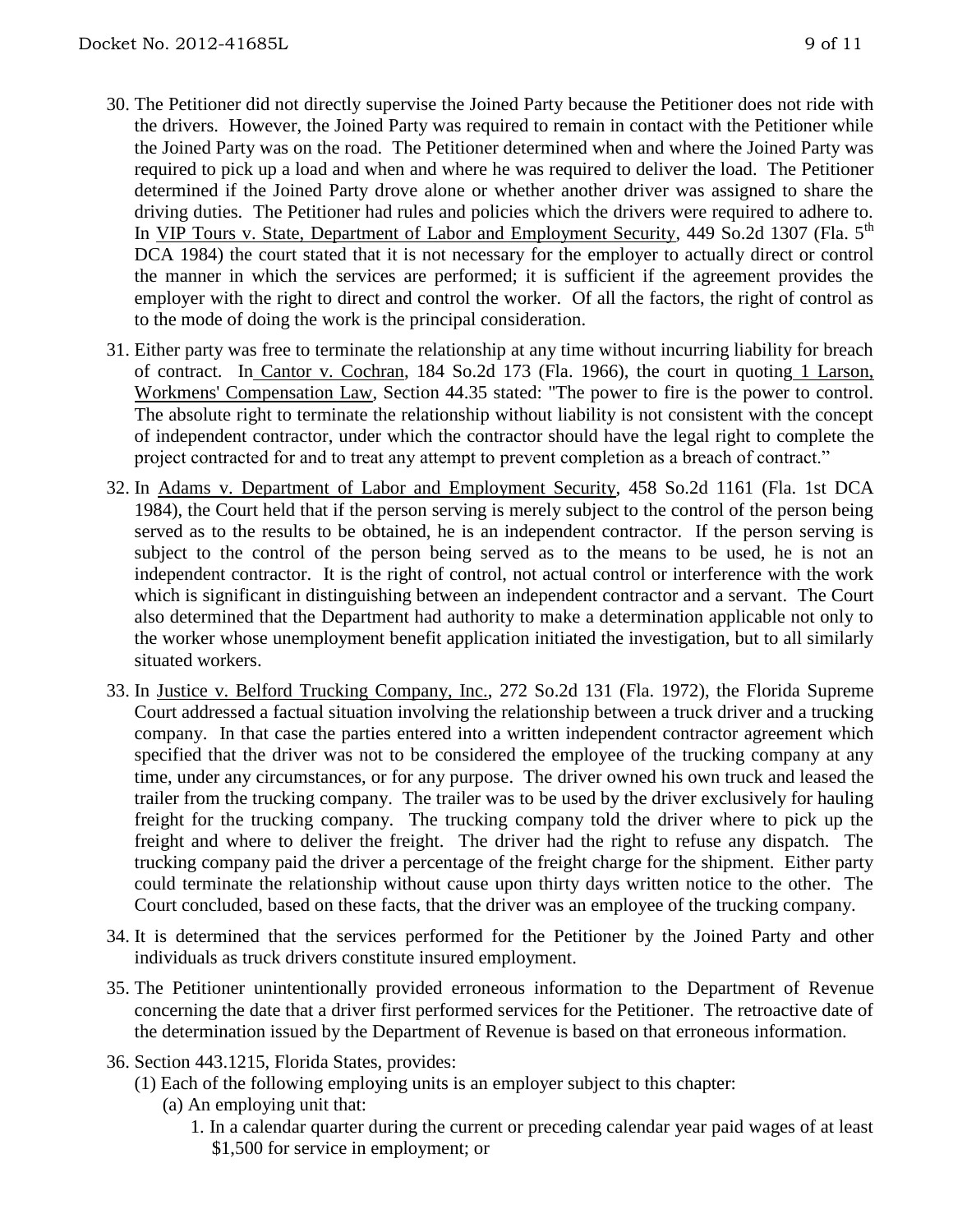- 2. For any portion of a day in each of 20 different calendar weeks, regardless of whether the weeks were consecutive, during the current or the preceding calendar year, employed at least one individual in employment, irrespective of whether the same individual was in employment during each day.
- 37. The Petitioner's testimony reveals that the Petitioner experienced truck driver payroll of at least \$1,500 during a calendar quarter as early as the first calendar quarter 2008. Thus, the Petitioner has established liability for payment of unemployment compensation taxes effective January 1, 2008.

**Recommendation:** It is recommended that the determination dated January 31, 2012, be MODIFIED to reflect a retroactive date of January 1, 2008. As modified it is recommended that the determination be AFFIRMED.

Respectfully submitted on July 27, 2012.



R. O. SMITH, Special Deputy Office of Appeals

A party aggrieved by the *Recommended Order* may file written exceptions to the Director at the address shown above within fifteen days of the mailing date of the *Recommended Order*. Any opposing party may file counter exceptions within ten days of the mailing of the original exceptions. A brief in opposition to counter exceptions may be filed within ten days of the mailing of the counter exceptions. Any party initiating such correspondence must send a copy of the correspondence to each party of record and indicate that copies were sent.

Una parte que se vea perjudicada por la *Orden Recomendada* puede registrar excepciones por escrito al Director Designado en la dirección que aparece arriba dentro de quince días a partir de la fecha del envío por correo de la *Orden Recomendada*. Cualquier contraparte puede registrar contra-excepciones dentro de los diez días a partir de la fecha de envió por correo de las excepciones originales. Un sumario en oposición a contra-excepciones puede ser registrado dentro de los diez días a partir de la fecha de envío por correo de las contra-excepciones. Cualquier parte que dé inicio a tal correspondencia debe enviarle una copia de tal correspondencia a cada parte contenida en el registro y señalar que copias fueron remitidas.

Yon pati ke *Lòd Rekòmande* a afekte ka prezante de eksklizyon alekri bay Direktè Adjwen an lan adrès ki parèt anlè a lan yon peryòd kenz jou apati de dat ke *Lòd Rekòmande* a te poste a. Nenpòt pati ki fè opozisyon ka prezante objeksyon a eksklizyon yo lan yon peryòd dis jou apati de lè ke objeksyon a eksklizyon orijinal yo te poste. Yon dosye ki prezante ann opozisyon a objeksyon a eksklizyon yo, ka prezante lan yon peryòd dis jou apati de dat ke objeksyon a eksklizyon yo te poste. Nenpòt pati ki angaje yon korespondans konsa dwe voye yon kopi kourye a bay chak pati ki enplike lan dosye a e endike ke yo te voye kopi yo.

 $www.12$ 

**July 27, 2012** SHANEDRA Y. BARNES, Special Deputy Clerk

**Date Mailed:**